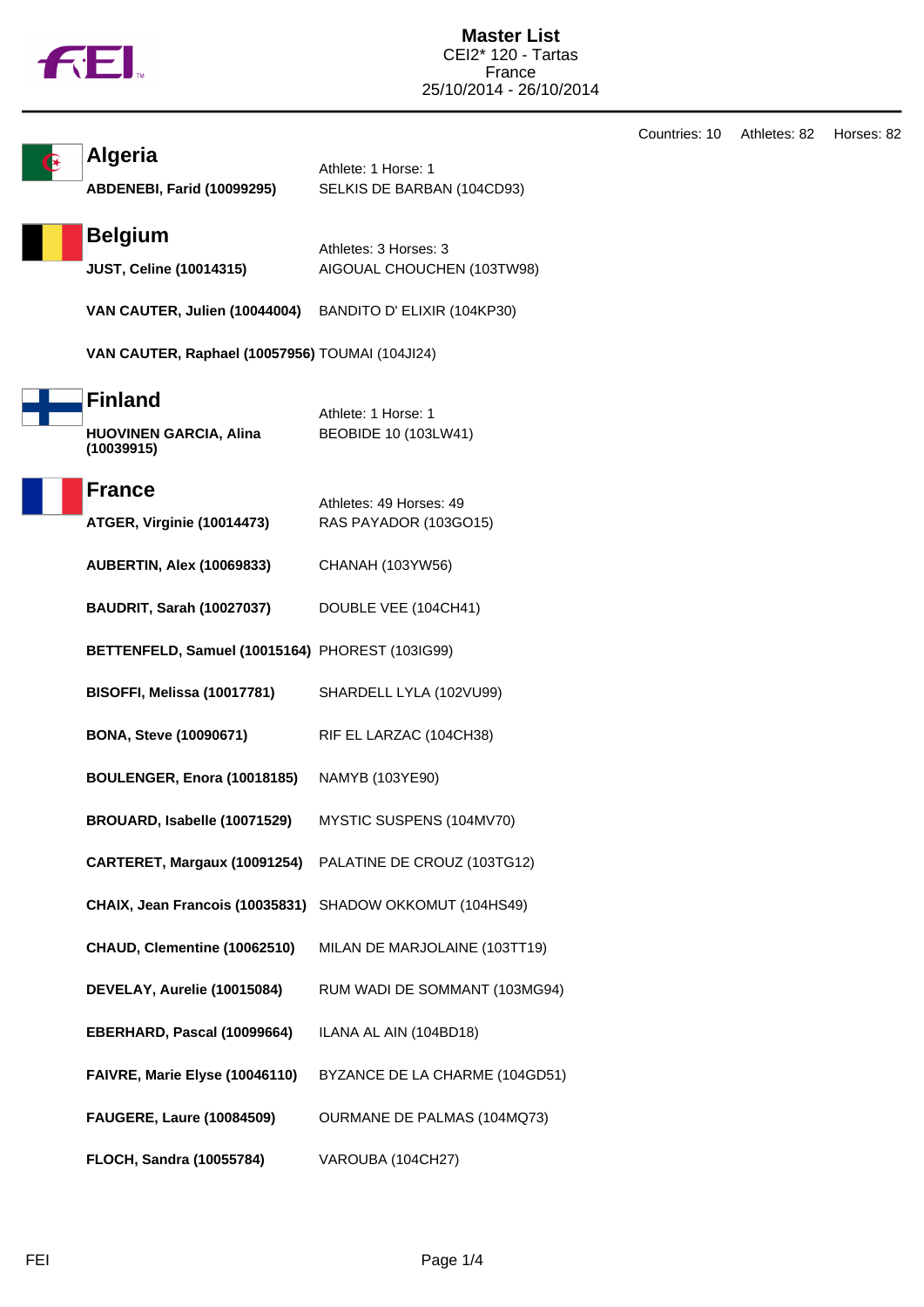

| <b>FRANCES, Jean Philippe</b><br>(10013891)                  | SAHAR (104AD41)                |  |
|--------------------------------------------------------------|--------------------------------|--|
| GOACHET, Julien (10015131)                                   | AMELIA DU CAYROU (104MV89)     |  |
| <b>GUEDJ, Brandon (10086311)</b>                             | TESKLAMA (104FE55)             |  |
| GUILLEMET, Serena (10027040)                                 | MAKTOUM EL KEBIR (104JU67)     |  |
| LAFAURE, Julien (10018156)                                   | RAHANEE CABIRAT (103MN54)      |  |
| LAFAURE, Morgane (10073430)                                  | TARIBAC CABIRAT (104LF52)      |  |
| LAFAURE, Roman (10055717)                                    | SENJAB DU PETIT ROUX (104IC59) |  |
| LAMBERT, Emilie (10014034)                                   | THOR DU SAUVETERRE (104GN22)   |  |
| LANCE, Frank (10018188)                                      | DIARSIK (103NE74)              |  |
| LANCE, Sandrine (10017855)                                   | PERPLEX DE VERE (104HJ25)      |  |
| <b>LAQUES, Damien (10098746)</b>                             | PHADSIL DE LA GARENE (104AI04) |  |
| LAQUES, Stephanie (10046584)                                 | THAIS DE CAJUS (104JS41)       |  |
| LAZES, Angel (10013892)                                      | KOHEILAN ELVIRA P (103RV13)    |  |
| LE BOURDONNEC, Camille<br>(10109004)                         | TARIQ AR VEUZIC (104FP90)      |  |
| LEFEVRE, Klervi (10014404)                                   | LARA LARK (102SW45)            |  |
| <b>MONTAGNE, Julia (10097018)</b>                            | TERSKAIA LARZAC (104KA12)      |  |
| NOGUEIRA, Christophe (10017611) ASSIJOR DE BOZOULS (103NV96) |                                |  |
| PARADAN, Erika (10081217)                                    | ESTEPA DU VIALARET (104JS36)   |  |
| PERRAULT, Anthony (10015082)                                 | SCHERAZADE LARZAC (104BS60)    |  |
| PONT, Sylvain (10046437)                                     | JASMINA DE VERE (104EP65)      |  |
| <b>PRADIE, Magali (10068759)</b>                             | QUITO EL INDALO (103BO90)      |  |
| REY, Celine (10035203)                                       | <b>BOU FARTATTO (103PK55)</b>  |  |
| RIAUX, Yohann (10039900)                                     | QHERISSIMA (104JK90)           |  |
| RIONDE, Emmanuelle (10019253)                                | SALSA DE LA LUNA (104MU01)     |  |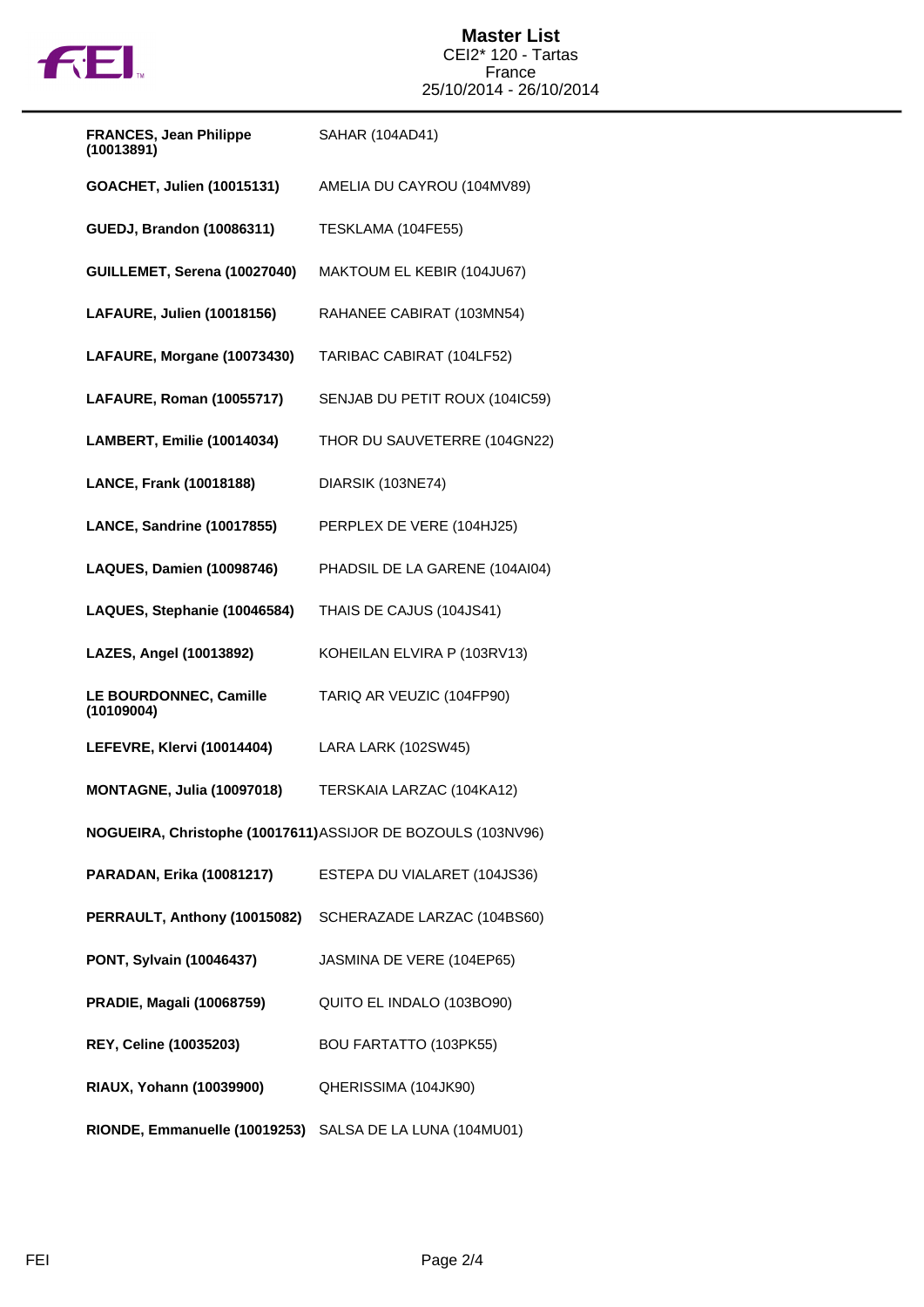

## **Master List** CEI2\* 120 - Tartas France 25/10/2014 - 26/10/2014

|          | <b>SANCHEZ, Lison (10029571)</b>                                                  | JADE DE BOZOULS (104IZ48)                                    |
|----------|-----------------------------------------------------------------------------------|--------------------------------------------------------------|
|          | <b>SCHUMACHER NOLL, Jennifer</b><br>(10018684)                                    | TOSCA D'ALAUZE (104GH77)                                     |
|          | SOULLIER, Benedicte (10055925) ROKEFORT D'AQUI (103MW56)                          |                                                              |
|          | THEOLISSAT, Melody (10018194) PALAS DE FONTANEL (103UD00)                         |                                                              |
|          | <b>THOMAS, Margot (10076382)</b>                                                  | RSIK ARMOR (103TL00)                                         |
|          | <b>TOTAIN, Cecile (10014313)</b>                                                  | EAU BRION (103UI03)                                          |
|          | <b>VAUTE, Linda (10102577)</b>                                                    | TESS DU MELAY (104AI56)                                      |
|          | VIALETTES, Jonathan (10055714) VOLCAN DES PINS (103XZ29)                          |                                                              |
|          | <b>VOGLER, Lea (10014410)</b>                                                     | TYPHON DU SAUVETERRE (104GN52)                               |
|          | Germany<br><b>ARNOLD, Sabrina (10013909)</b>                                      | Athlete: 1 Horse: 1<br>TARZIBUS (104LA82)                    |
|          | <b>Netherlands</b><br>LUGT, VAN DER, Puck (10110890) LAZIZA (103GV44)             | Athletes: 3 Horses: 3                                        |
|          | VAN DEN BERG, Joyce (10069935) ACCA DA (103OB06)                                  |                                                              |
|          | VISSER, Marijke (10069938)                                                        | ZAGORA D HAVENNE (104IM57)                                   |
|          | <b>Portugal</b><br>CANDIDO COSTA, Ana Margarida ANDORINHA (103VS73)<br>(10021314) | Athletes: 2 Horses: 2                                        |
|          | <b>MOREIRA, Joao (10014059)</b>                                                   | ARTISTA (104MB83)                                            |
| 2009 11: | Saudi Arabia<br>AL TURKOMANI, Fauiz (10013948) SPIRIT DE JIP JAP (104LY40)        | Athlete: 1 Horse: 1                                          |
| 蘠        | <b>Spain</b><br><b>ALONSO HERNANDEZ, Ana</b><br>(10073351)                        | Athletes: 20 Horses: 20<br>VACUOLA (ESP41510)                |
|          |                                                                                   | ALVAREZ LENCE, Jose (10028721) LUA DE ANTELA LUCUS (103KB94) |
|          | ALZAGA PEÑA, Rodrigo<br>(10056084)                                                | HIDUR DE TUSITALA 50 (102RH54)                               |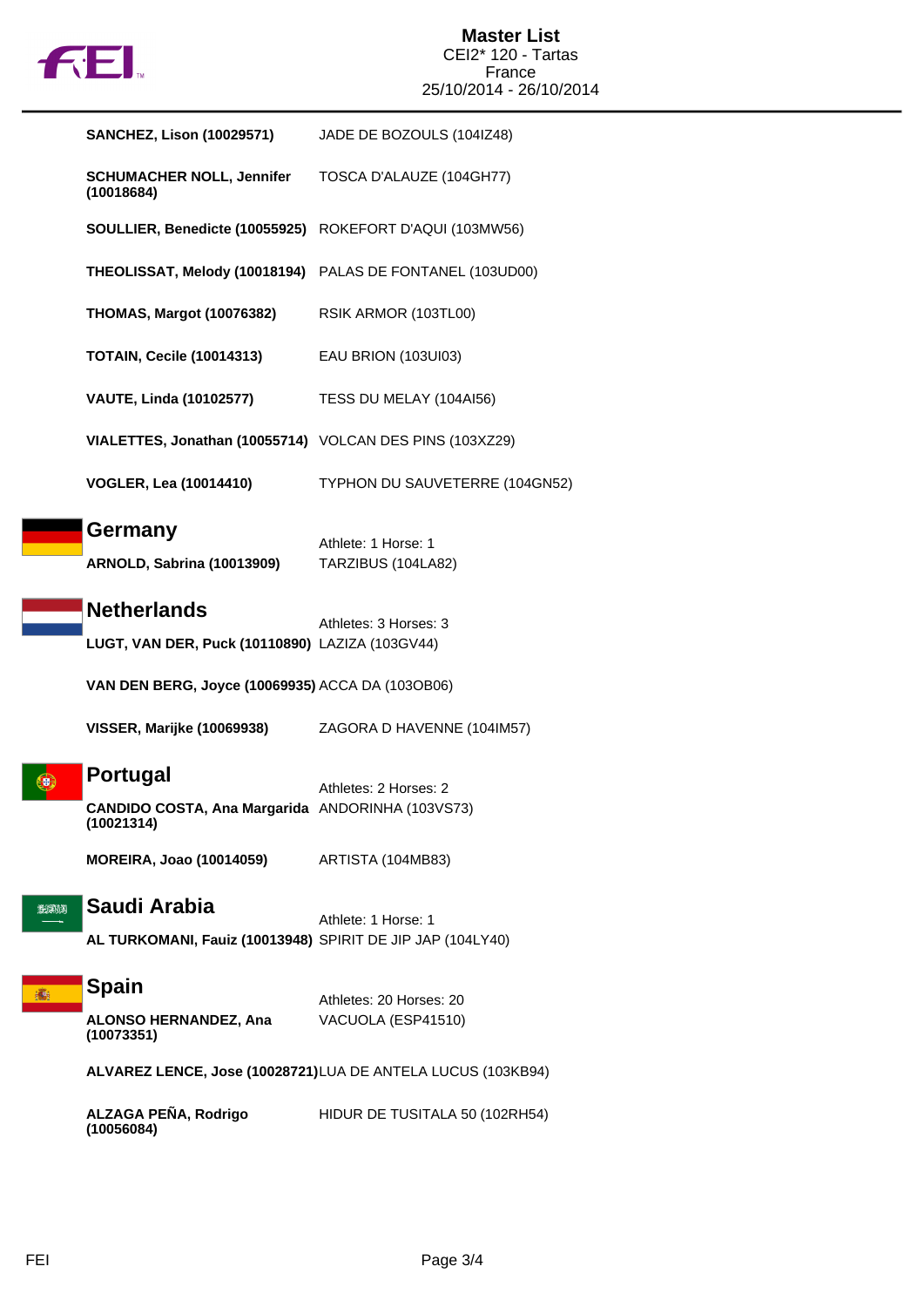

| ARRIZABALAGA CARRASCO,<br>Inigo (10046561)                       | JHAVA (103GA29)               |
|------------------------------------------------------------------|-------------------------------|
| BERENGUER CARRERA, Gil TIDJARI (102NV38)<br>(10064999)           |                               |
| CAPDEVILA DE CHOPITEA, Maria GUERNICA MV (104MS16)<br>(10072921) |                               |
| CASALS FORES, Oriol (10017817) RANIA DE MONTAMEL (103KS13)       |                               |
| COBALEDA TORREGROSA, ASK (103FG40)<br>Jacobo (10034323)          |                               |
| <b>COMAS MOLIST, Ruth (10020137) TANGO EA (104HF95)</b>          |                               |
| <b>COUDER SENDRA, Adela</b><br>(10034379)                        | RIU FASHIONBROWN (103VO65)    |
| <b>EZKURRA BELOKI, Asier</b><br>(10074996)                       | EZKURRAREN ILARGI (103TI27)   |
| GOÑI SARASOLA, Xabier AINHOA HAZEL (104IH32)<br>(10075802)       |                               |
| HERRAIZ VILLA, Victor (10055819) ESSO LYCAON (103SB07)           |                               |
| LAMA DUDAGOITIA, Aratz<br>(10059949)                             | JUMA 50% (ESP40533)           |
| LORENTE PERMUY, Felix CUERA (EX ZAYDA) (104LI19)<br>(10034294)   |                               |
| MATO GARCIA, Ander (10020268) ROHF JORAM (103JI90)               |                               |
| <b>MUNTALA SANCEZ, Paula</b><br>(10075030)                       | ROMANTIKA DU CADE (103HY37)   |
| PUJADAS SALA, Marta (10019325) KEMAL BIN TROIKA (103FC32)        |                               |
| RUA ALBERDI, Eduardo<br>(10110607)                               | KAIKU (103SY32)               |
| SOY COLL, Angel (10042930)                                       | QUADIDJA DU BARTHAS (103FY65) |
| <b>United Arab Emirates</b>                                      | Athlete: 1 Horse: 1           |
| AL MAKTOUM, Sh Hasher Bin                                        | BEAUTE D'ORIENT (104JW01)     |

| AL MAKTOUM, Sh Hasher Bin    | <b>BEAUTE D'ORIENT (104JW</b> |
|------------------------------|-------------------------------|
| <b>Mohd Thani (10075112)</b> |                               |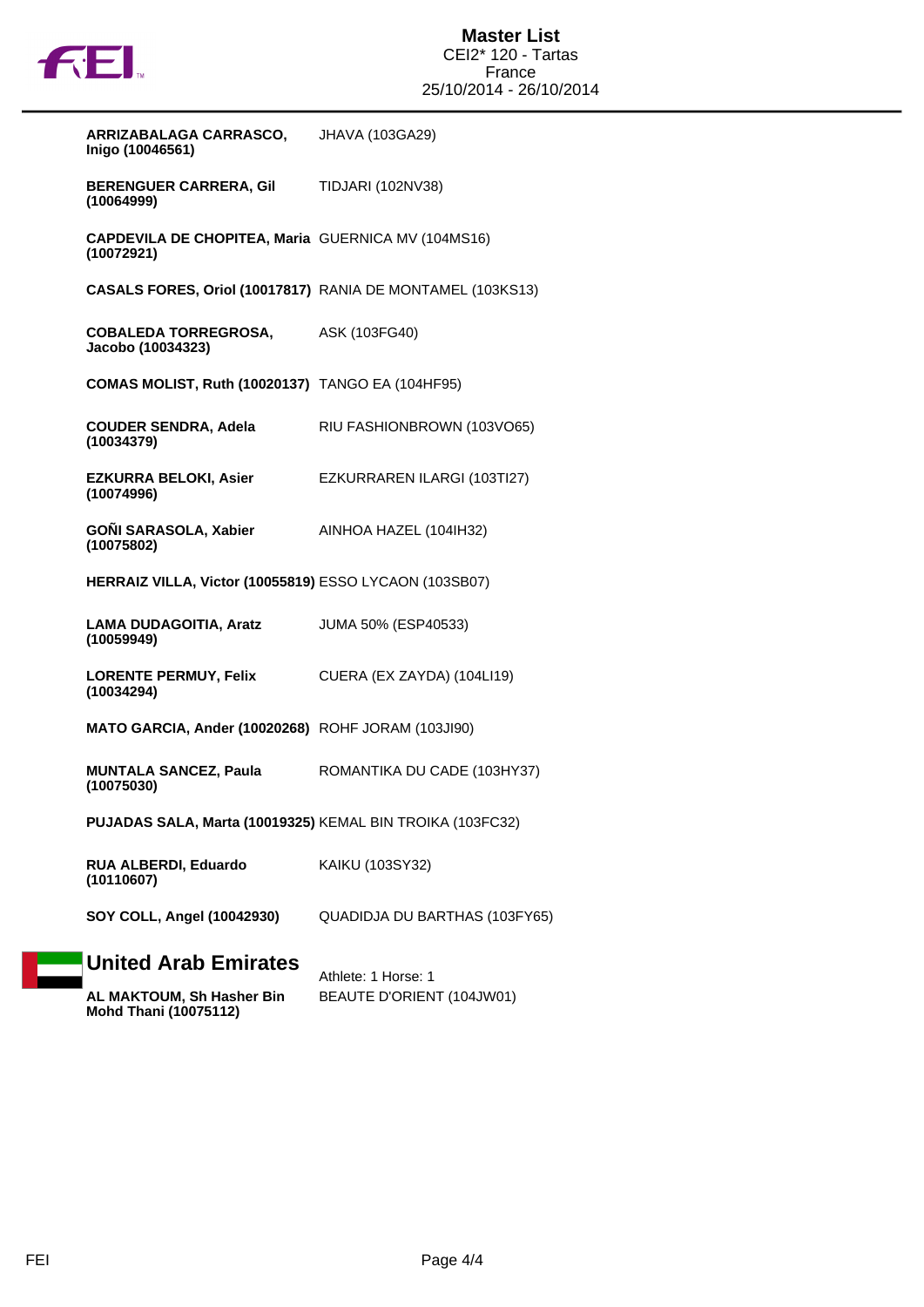

## **Master List** CEI1\* 90 - Tartas France 25/10/2014 - 26/10/2014

Countries: 2 Athletes: 49 Horses: 49

| <b>France</b>                                             |                                                      |
|-----------------------------------------------------------|------------------------------------------------------|
| ARMAGNAC, Alisson (10069580)                              | Athletes: 31 Horses: 31<br>S'TEEM DE LACAM (104NI62) |
| BALLARIN, Nicolas (10021607)                              | GANGSTER AL MAURY (103MK82)                          |
| BENAMEUR, Kader (10102452)                                | MADJIK FONT NOIRE (104GN23)                          |
| <b>BENOIT, Laurent (10080270)</b>                         | RHENDI (104DG51)                                     |
| <b>BOURLE, Sonia (10014458)</b>                           | ONLY DU BOSC (102ZY07)                               |
| <b>CARLUS, Florence (10108018)</b>                        | TELINE DU COLOMBIER (103SX13)                        |
| <b>DEMEDY, Sunny (10013890)</b>                           | UNO FAGEOLE (104NX44)                                |
| <b>FERAL, Karine (10029047)</b>                           | TOP TED (104MU81)                                    |
| <b>GARCIA, Claire (10107337)</b>                          | QARALIEVA DES BRUMES (104NY77)                       |
| GAY, Alexandre (10084744)                                 | SAHIB DE RABANEL (104AW96)                           |
| GHYOROS, Danielle (10059924)                              | JAADE DU PANJSHIR (104OF83)                          |
| GONCALVES, Laetitia (10015135)                            | TSAR DU CRUSCAU (104GO46)                            |
| GRANIER, Maureen (10111588)                               | AIGOUAL ESMA (104OH03)                               |
| <b>GUEDJ, Florian (10100370)</b>                          | MAZURKA DE L'ILE (103PR00)                           |
| <b>GUEZENNEC, Ines (10056961)</b>                         | DRISS (102ZH56)                                      |
| JEANVOINE, Lilas (10112348)                               | STAFF DU MAGNY (104NU65)                             |
| JOHNSON, Delphine (10017629)                              | SPHINX DE MARJOLAINE (104FV51)                       |
| LOT, Camille (10112468)                                   | ETHY AL FAWZAN (104NW97)                             |
| <b>MARCELLI, Olga Melissa</b><br>(10079912)               | PERSAN DE KERDRAON (102UP57)                         |
| MORVAN, Pierre Marie (10014445) RIHANE DU BOURG (104OC20) |                                                      |
| NAUDIN, Nathalie (10079610)                               | SEDECIM (103ZX80)                                    |
| <b>NIELS, Mirjana (10070837)</b>                          | SORLENE DE LA DROME (104MH85)                        |
| ORDOQUI, Camille (10081185)                               | MAROUK DES CHENES (103JY25)                          |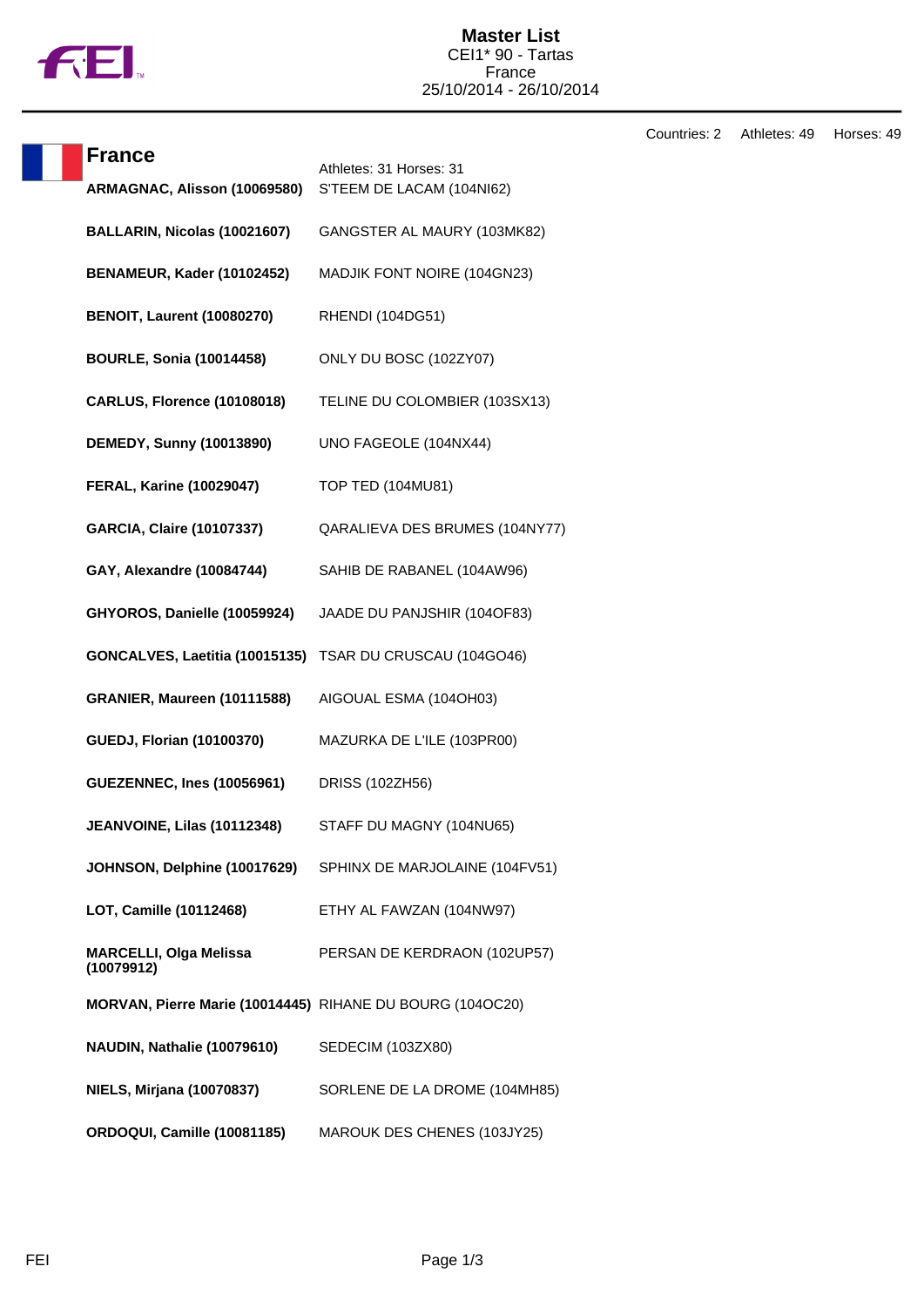

高

## **Master List** CEI1\* 90 - Tartas France 25/10/2014 - 26/10/2014

| ORDOQUI, Francis (10062430)                                                     | TRESAU DEU BANIOU (104MK66)                             |
|---------------------------------------------------------------------------------|---------------------------------------------------------|
| <b>PERSAIS, Lore (10111187)</b>                                                 | DJALNAH DU VENT (104MT91)                               |
| PETREQUIN, Frederic (10112459)                                                  | TANAO (104NW80)                                         |
| <b>ROBERT TAYMONT, Sophie</b><br>(10071880)                                     | ZARDA DE FONTANELLE (104NX00)                           |
| <b>SAIGNIE, Alizee (10084765)</b>                                               | RAMSES D'EMMARE (104NS68)                               |
| <b>SAIGNIE, Marine (10084766)</b>                                               | TEMIRAH AL SHATANE (104NR96)                            |
| <b>SEVIN, Arthur (10112046)</b>                                                 | O'MAYRA EL SAINTONGE (104NL74)                          |
| <b>VIELMAS, Valerie (10030891)</b>                                              | UHSAN DU SAUVETERRE (104NO97)                           |
| Spain<br><b>ARISTEGI GURIDI, Olaia</b><br>(10043366)                            | Athletes: 18 Horses: 18<br>AL MINA 75 (104NZ63)         |
| <b>BASARAS ZARATE, Ainara</b><br>(10096506)                                     | FER PERSKIN (104FT10)                                   |
| <b>CANALES GARCIA, Alberto</b><br>(10020266)                                    | STROOF ALMIGHTLY (104ME49)                              |
| <b>CASTRESANA LANZAGORTA,</b><br>Miren (10112789)                               | GRECO (104OF14)                                         |
| (10112761)                                                                      | CODINA SALA-PLANELL, Martina DUDU DE MONTFLUQ (104MW88) |
| <b>CORTINA GARCIA, Guillermo</b><br>(10086041)                                  | COR DOBRA (104OC42)                                     |
| <b>DULCET MOLINA, Maria</b><br>(10083104)                                       | CALEEZ (104ME08)                                        |
| <b>GARCIA MARTINEZ, Maria</b><br>(10057187)                                     | PARSIFAL DE CROUZ (103EM63)                             |
| HERNÁNDEZ GONZÁLEZ, Raquel AGOUR (ESP41483)<br>(10094934)                       |                                                         |
| <b>HERNANDEZ MIGUEL, Carla</b><br>(10080280)                                    | ESCORPION (104OF31)                                     |
| <b>IPARRAGUIRRE BERIZIARTUA, IZAR DE GURBILA (104NZ60)</b><br>Gaizka (10057999) |                                                         |
| LARRAZABAL CALZADA, Erlantz TIMON (104MC33)<br>(10095991)                       |                                                         |
| <b>LOZANO GOMEZ, Francisca</b><br>(10068448)                                    | ZEC AL PIZAN (104ME50)                                  |